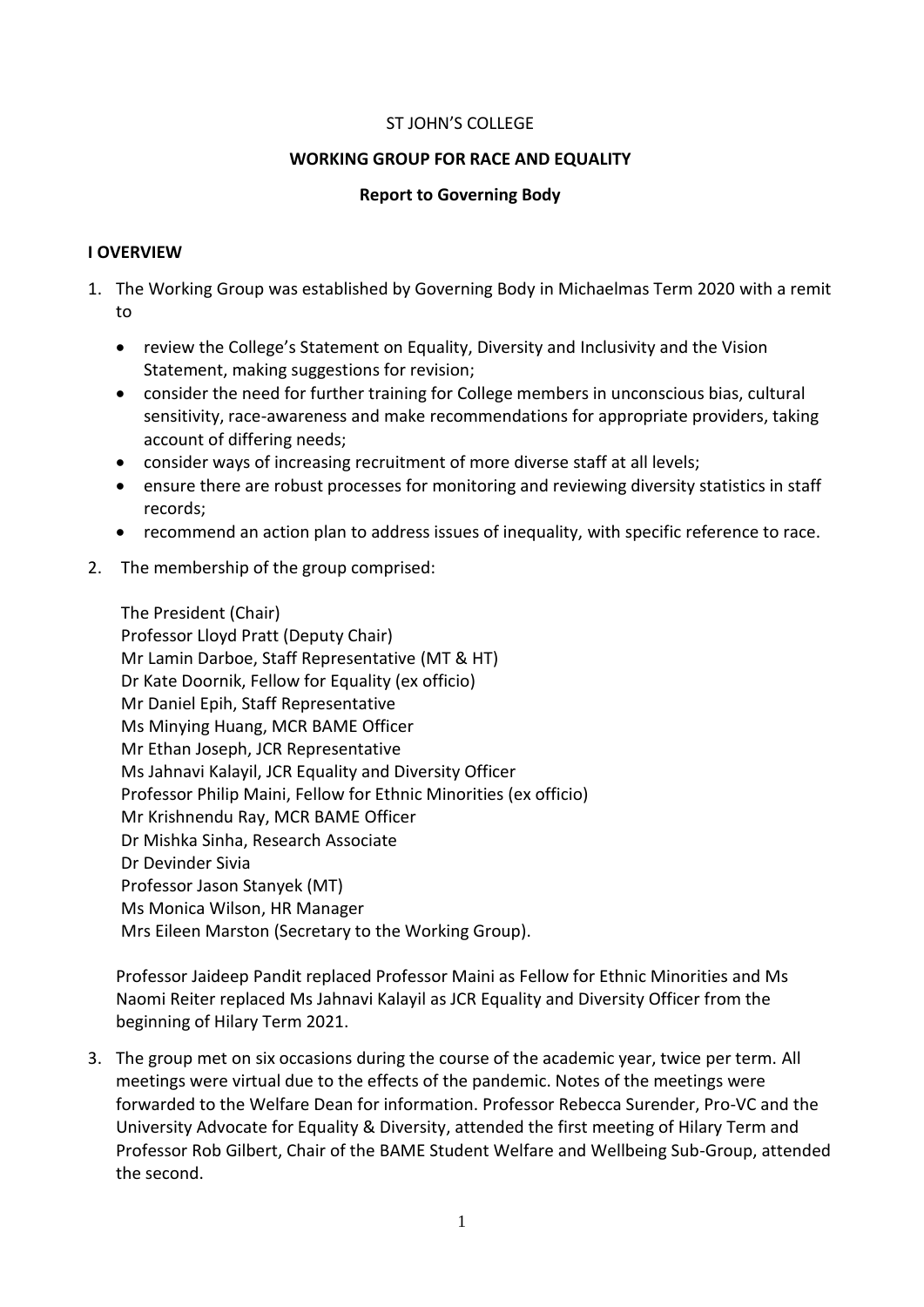- 4. During Hilary Term, the President, Senior Tutor, Welfare Dean and Fellow for Equality attended an 'Inside Government' conference 'Supporting BAME Students in Higher Education'.
- 5. The group had the benefit of input from the Race and Equality Advisory Group which met on four occasions during the course of the year, the last of these meetings being a joint meeting with the Working Group. Membership of the Race and Equality Advisory Group comprised:

Ms Jenny Fay (Chemistry, 2000) Dr Rashmi Shankar (DPhil Psychology, 1980) Ms Shamim Tong (Law, 1994) Mr Uche Ukachi (Engineering, Economics and Management, 2010) Ms Tabassum Rasheed (PPE 2008).

- 6. The Advisory Group highlighted the need to consider students' lived experience and to support progression. The personal experience of BAME students and graduates might be improved by addressing issues of isolation and fostering an awareness of issues around race and racism faced in social settings. Providing an enhanced level of support for on-course BAME students could help to foster a sense of connection and promote resilience for life whilst ongoing support after graduation, perhaps using the College's women's network as a model, could provide networking and lifelong learning opportunities.
- 7. The Working and Advisory Groups' discussions were conducted with an awareness of the context in which they were being held, notably concerns which were expressed within College during Trinity Term 2020, at the time of the Black Lives Matter protests, about the way in which it embraces diversity.

### **II CONSIDERATIONS**

#### 1. The College's Statement on Equality, Diversity and Inclusivity and the Vision Statement

Following discussion at the Trinity Term meeting of the Equality Committee it was agreed that a group of individuals, to include some Race and Equality Working Group members, junior representatives and a non-academic staff member would agree a draft anti-racism statement. [This was approved at Governing Body on 9 July 2021.] (Annexe A).

#### 2. The University's ongoing commitment

The University's Race Equality Taskforce was established at the beginning of MT 2020 after the Black Lives Matters protests. Due to its size it has organized its workload into five focus areas:

- Staff issues across all areas of employment in the university, for example: recruitment, career progression, occupational health, HR.
- Student issues, for example; recruitment of under-represented groups within BAME, postgraduate scholarships, decolonizing syllabi, promotion and celebration of diversity and inclusion.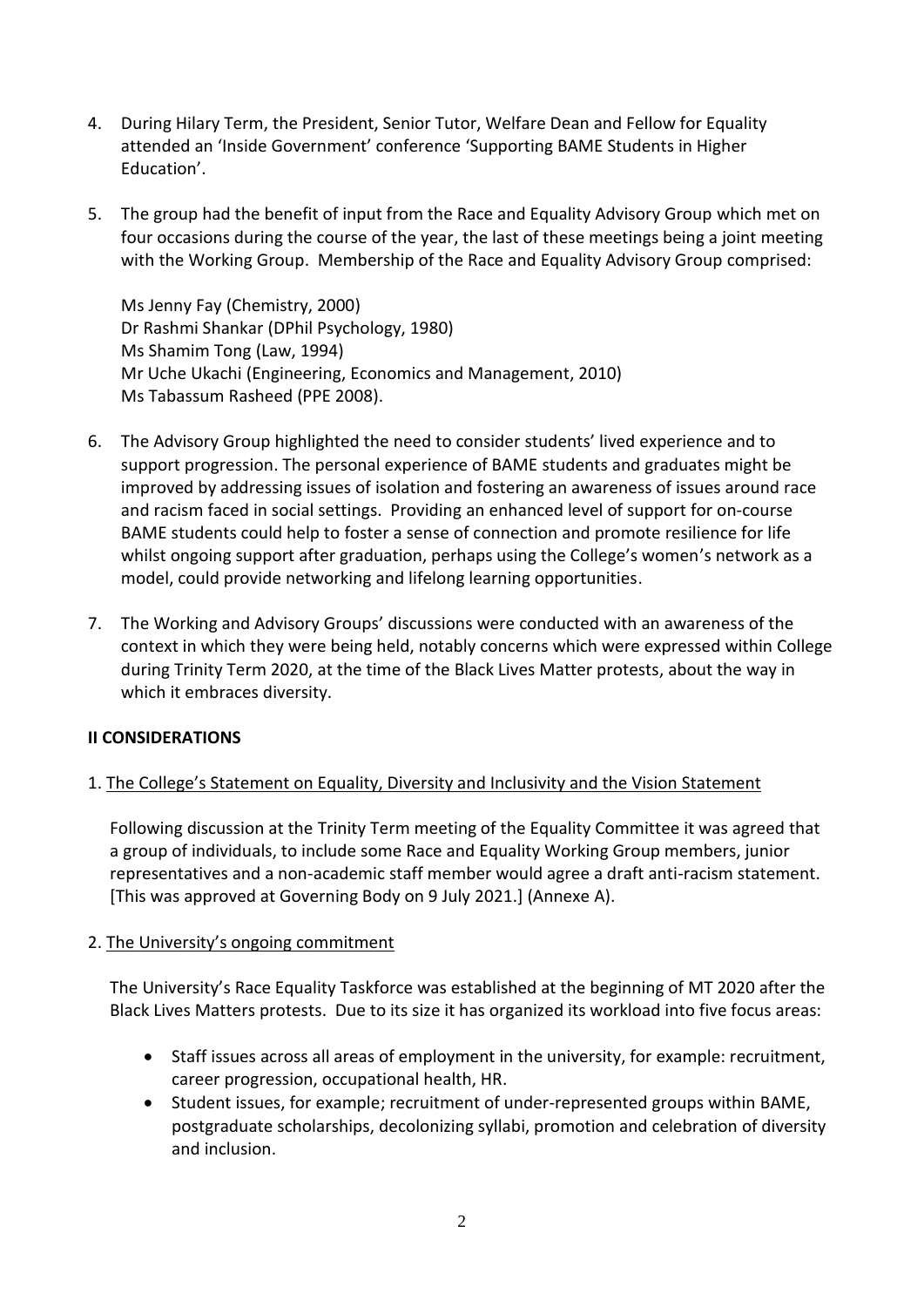- Governance; addressing why current structures do not represent BAME staff, how to diversify governance, and the issue of institutional architecture (how the EDI is structured and resourced in the University).
- Research: the possible establishment of an Oxford Institute for Equality and Diversity
- Harassment issues and how to dedicate channels to address this adequately.

A business plan, to include recommendations, will be published during September 2021 if possible, although there may be some drift into Michaelmas Term.<sup>1</sup>

- It is proposed to forward the results of the work carried out by the College Working Group to the University's task force in order to promote the College's active engagement with the University's initiatives.
- The Working Group notes the potential for the College to continue to advocate for developments across the Collegiate University in the area of equality and diversity. The President was actively involved in the establishment of the Conference of Colleges Equality & Diversity Forum and was its founding chair. With the endorsement of Governing Body, the incoming President could also be a strong voice in support of the continuation of similar and related work at the University level, via the Conference of Colleges and in interaction with the Divisions and the central University administration.

## 3. Staff training

(i) Non-academic staff

'Equality in the Workplace' training was arranged during 2019-20. Part 1 of the training (covering the Equality Act 2010 definition, bullying and harassment) was attended by 122 nonacademic staff. Part 2 sessions (on cultural awareness, diversity and inclusion, and the importance of language (e.g. microaggressions<sup>2</sup>)) were curtailed on account of the pandemic but 90 staff were able to attend over three of a total of five planned sessions.

The working group agrees:

- That Equality and Diversity training should be mandatory for all members of the nonacademic staff on a rolling programme.
- That the use of a values-based approach to ongoing staff training, aligned with the core values and ethics of the College and embedded as part of staff culture, can have a significant impact on interactions.
- That the promotion of good practice amongst non-academic staff might be encouraged by the identification of staff 'champions' with a remit to lead by example in promoting good practice in line with the College's race and equality values.

<sup>1</sup> A summary of progress is available a[t https://www.ox.ac.uk/news/2021-05-17-reflecting-value-equality](https://www.ox.ac.uk/news/2021-05-17-reflecting-value-equality) <sup>2</sup> For a discussion of microaggressions see

https://www.keele.ac.uk/equalitydiversity/equalityframeworksandactivities/equalityawardsandreports/equalityawards/ra ceequalitycharter/microaggressionsvideo/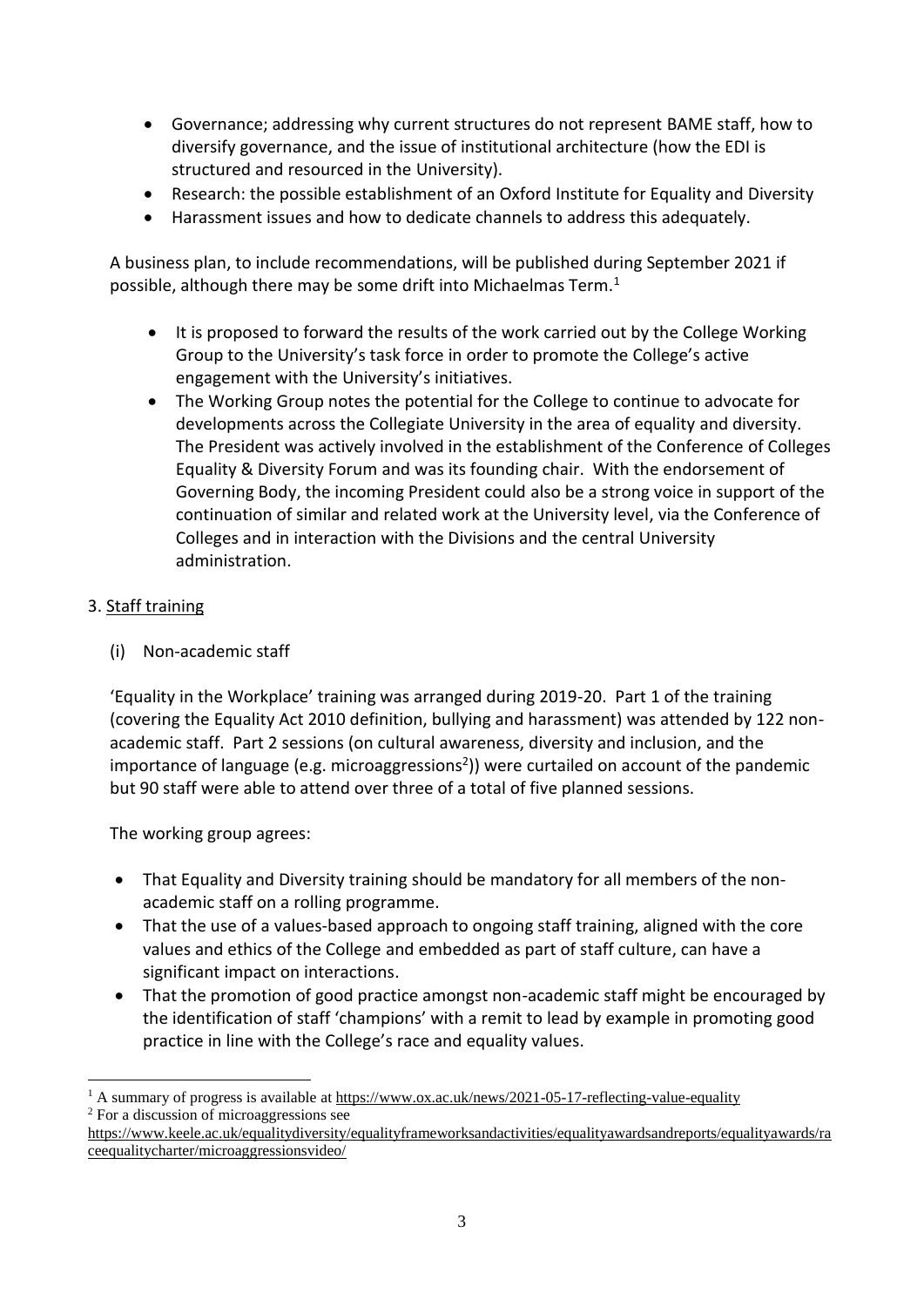That consideration be given to the establishment of a platform for non-academic staff, in line with other work the College is undertaking in the area but separate to the usual channels, where non-academic staff members might raise concerns over issues relating to race and equality.

### (ii) Academic staff

In 2017 all members of Governing Body and key College committees were required to take part in the University's online E&D training. An introduction to E&D issues is also included in induction sessions for new academic staff and during training for those taking part in undergraduate admissions. These are afforced by occasional training sessions offered as optional events. Governing Body has agreed in Michaelmas Term 2020 that all members of Governing Body and other permanent members of academic staff who have significant teaching/leadership roles in College should be required to take part in training.

The working group agrees that tutoring and graduate advising should be the next focus of training for academic staff. Training should cover anti-racist teaching and reference should be made to the University's work on decolonizing the curriculum<sup>3</sup>. This training should be embedded as part of the College's ongoing commitment to equality and diversity training.

### 4. Staff diversity

The working group notes that with 250 non-academic and in the region of 100 academic staff, increasing the diversity of the workplace is only possible when staff retire or leave their posts. The nature of some academic appointments, being joint appointments with the University, also limits the degree of freedom offered to the College. Whilst accepting that, opportunities should be taken when possible to increase the ethnic diversity of the academic and nonacademic staff body.

Anonymous data collection forms (to be submitted online or in hard copy) have been circulated to academic and non-academic staff for the purposes of equality monitoring. The working group supports the embedding of this process as part of an annual HR audit.

### 5. Staff recruitment

### (i) Non-academic staff

The working group strongly supports moves by the College to actively promote the recruitment of staff from under-represented groups. It recommends that further consideration be given to the following as possible means of doing so:

<sup>-</sup><sup>3</sup> A growing number of university departments have taken steps to develop more inclusive curricula and the University's Education Policy Support team has set up a forum for departments to share experiences and explore next steps. The University's Diversity Fund has funded a project in MPLS Division to develop teaching materials to diversify STEM curricula. The Oxford Research Centre in the Humanities (TORCH) hosted a workshop on [Decolonising the curriculum: towards a](https://www.torch.ox.ac.uk/event/decolonising-the-curriculum-towards-a-manifesto) manifesto and continues to promote debate and challenge racism through its [Race and Resistance programme](https://www.torch.ox.ac.uk/race-and-resistance-across-borders-in-the-long-twentieth-century#/)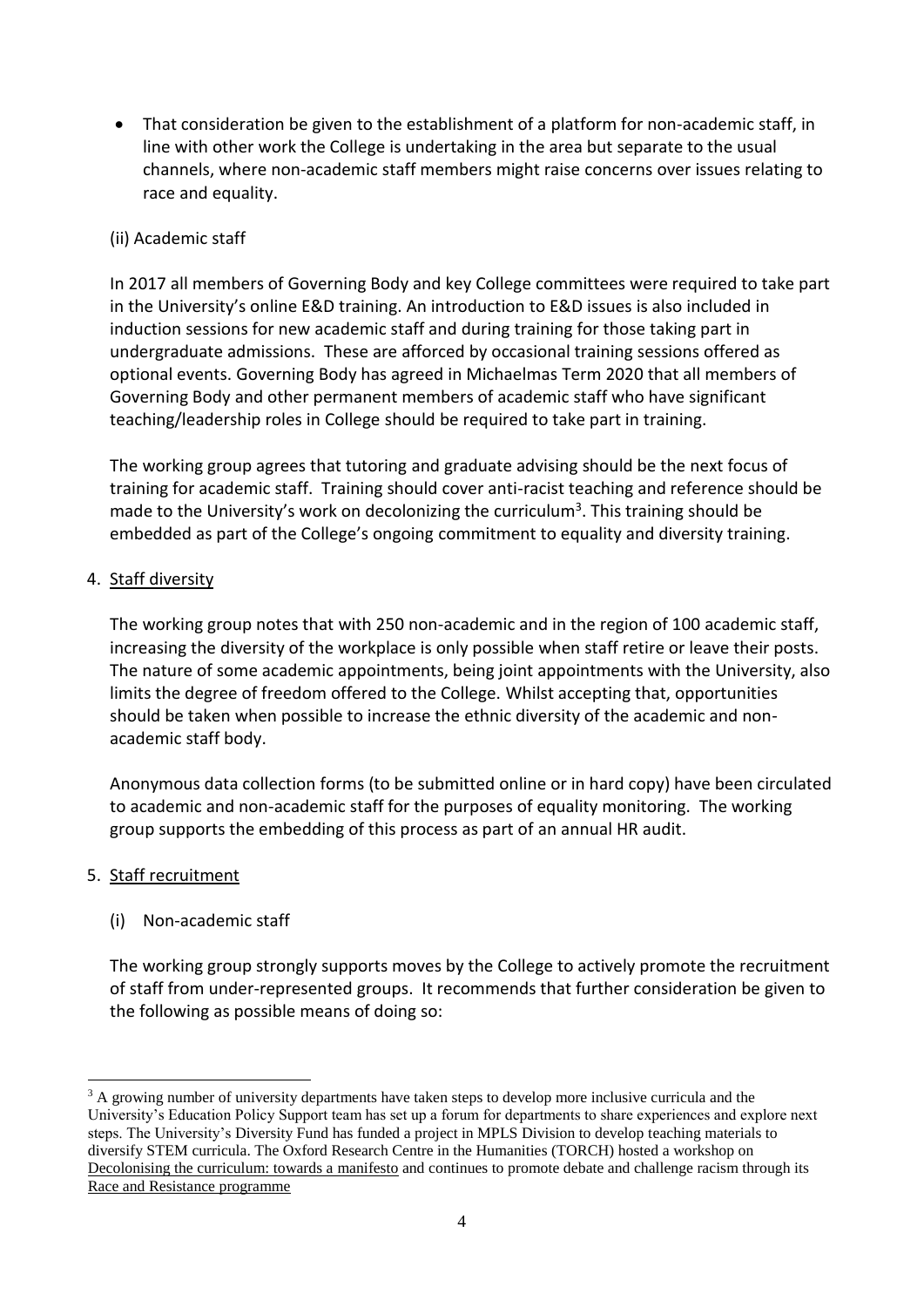- The use of name-blind shortlisting on non-academic posts.
- The promotion of the College's credentials to attract employees from under-represented groups.
- Engagement with local further education colleges and schools when recruiting for entrylevel jobs.
- Offering an Open Day for local families, to include a version of a Job Fair, as an effective way to open up opportunities to diverse groups living in and around the city.

### (ii) Academic Staff

The University's strategic plan aims to: "recruit and retain the best academic staff and ensure that under-represented groups have equality of opportunity in recruitment, personal development, and career progression in all areas of employment in the University".

The Associate Professor Recruitment Guidance (and the associated [Joint Appointments](https://hr.admin.ox.ac.uk/joint-appointment-procedures)  [procedure\)](https://hr.admin.ox.ac.uk/joint-appointment-procedures) supports the strategic plan by focussing on good practice in recruitment to attract and recruit high-calibre staff from across the world and to work towards an increasingly diverse staffing profile. The appointment of an Associate Professor is a joint exercise of two employers; the college and the faculty/department, with the College side being a Tutorial Fellowship.

The working group notes that in addition to joint appointments with the University, the College recruits to a number of College-only academic posts. The working group:

- proposes that the University's guidelines are taken as a template with a view to producing a best practice guide for recruitment to these posts.
- recommends that it is made an explicit part of the remit of the ECR working group to consider how the job structure, recruitment process and communication may impact on diversity in recruitment to College-only academic posts.
- recommends that those members of the College's academic staff who arrange out-tuition should be reminded of the need to ensure that issues surrounding diversity and inclusion are considered when making arrangements for tutorial teaching.

#### 6. Students

When considering support for BAME students in Higher Education, the Office for Students discusses the overarching journey: participation -> experience -> progression.

The Working Group's discussions focused on:

(i) Access and Outreach: The group was encouraged to learn that at the University level, 68.1% of new UK students are from a state school background and that in College, approximately 55% of UK students admitted in 2020 were from the least advantaged bands (note: It is not possible to arrive at a precise figure as some UK schools are not banded).

The College's Inspire programme engages young people in less advantaged schools in Harrow and Ealing from Year 9 onwards - it is a sustained outreach programme reflecting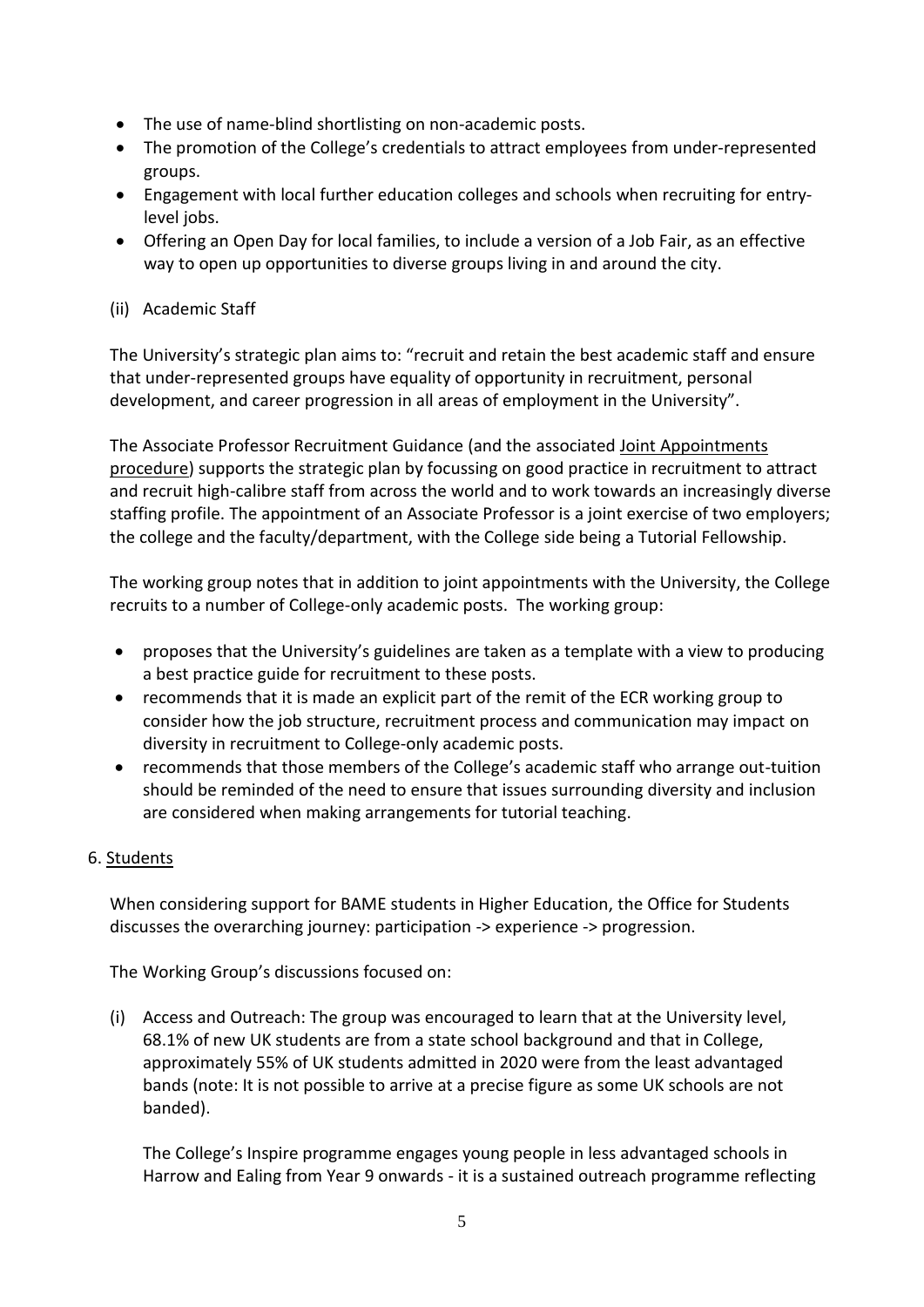best practice in the field and many of the participants are from minority backgrounds. Through collaboration with three other Colleges, its reach is now throughout the south east of England.

- (ii) Admissions: The University's [Annual Admissions Statistical Report](https://www.ox.ac.uk/sites/files/oxford/AnnualAdmissionsStatisticalReport2021.pdf) sets out what is known about the ethnicity of UK-domiciled applicants to Oxford. At the University level, the number of UK-domiciled BAME applicants to Oxford has increased since 2016, as have the numbers of students receiving offers and being admitted. The percentage of BAME candidates admitted to St John's in MT 2018, 19 & 20 is consistent with the percentage across the collegiate university. The College is participating in the Opportunity Oxford access scheme which is designed to increase access for under-represented groups.
- (iii) Experience: The College has put in place an officership to support students from Ethnic Minorities and an annual 'BAME' dinner (2017). It caters for diverse dietary requirements and has also provided special meals for religious festivals as well as international dinners. It was agreed that there is an ongoing need for diversity to be fully integrated into college life and the termly calendars.
- (iv) Welfare: The Group heard that, although there is mixed evidence about the outcomes reported in studies where the ethnicity of the counsellor and client were matched, this is recognized in the literature as a complex issue requiring more systematic research. For example, there can be differing effect sizes for the different variables that are studied. Whilst there is a moderate preference for a therapist of one's own race/ethnicity, there appeared to be minimal benefit to treatment outcomes across 53 studies of mental health treatments (Cabral, & Smith, 2011)<sup>4</sup>.

The evolving status of the field does not detract from the need to consider students' preferences for a more diverse representation (e.g., race/ethnicity, gender, sexual orientation, language) among the workforce for the welfare provision available to College members.

A review of the College's welfare provision is currently underway, in line with the regular schedule of reviews of aspects of the college's working provision.

- (v) Equality and Diversity Workshops: Officers of the MCR and JCR investigated the training which could be made available to junior members and pilot workshops were delivered virtually to small groups during Hilary Term by the Diversity Trust. Following feedback that these were successful it was agreed that they should be offered annually to junior members, during the induction week at the beginning of Michaelmas Term, with attendance strongly endorsed by College.
- (vi) Careers and Progression: Although there are concerns in some institutions about awarding/attainment gaps affecting students from BAME backgrounds there is no

<u>.</u>

<sup>4</sup> Cabral, R. R., & Smith, T. B. (2011). Racial/ethnic matching of clients and therapists in mental health services: A meta-analytic review of preferences, perceptions, and outcomes. Journal of Counseling Psychology, 58(4), 537–554.<https://doi.org/10.1037/a0025266>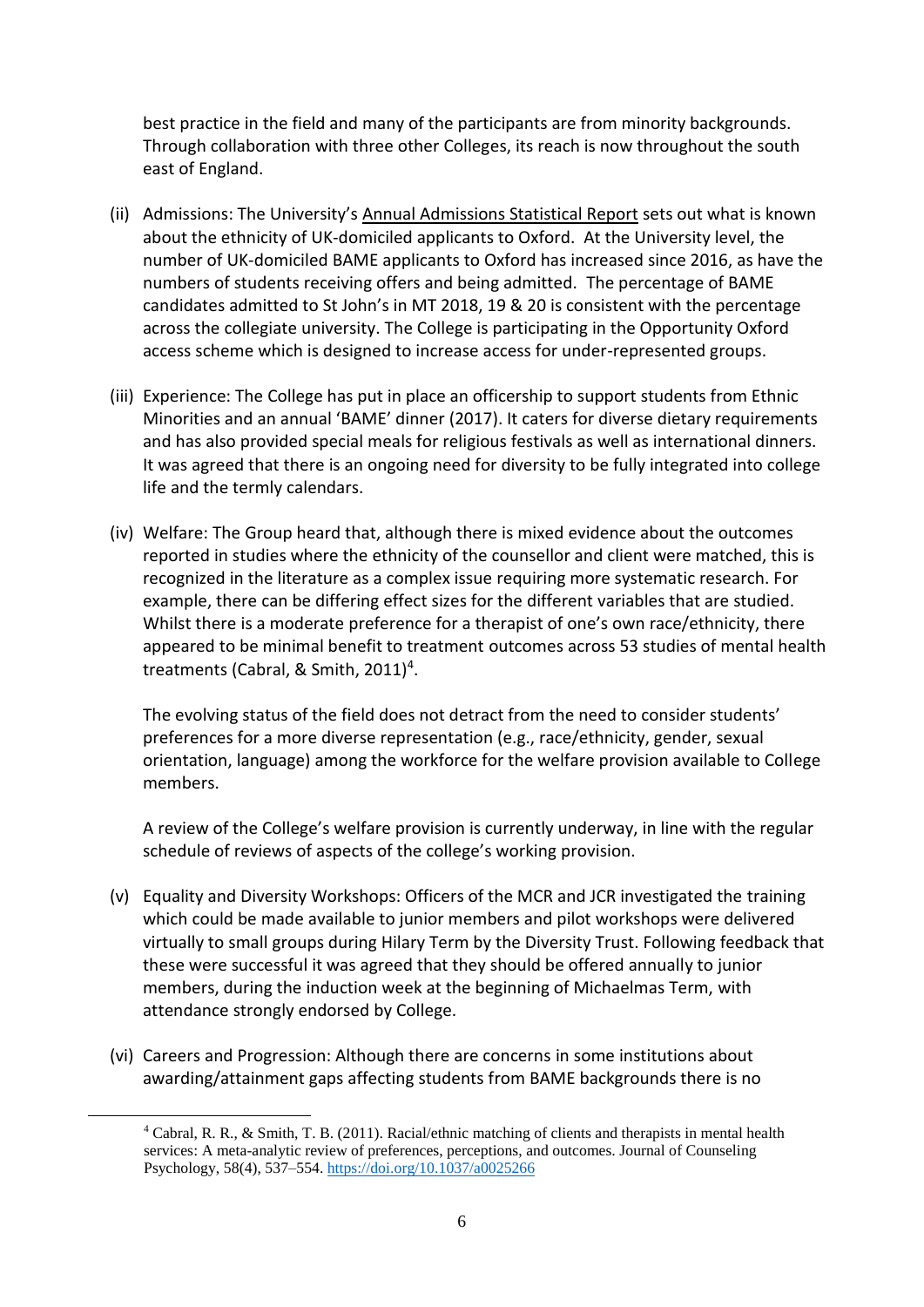evidence of such a gap in St John's. Feedback from the HE conference attended suggests that there are, however, career challenges for BAME students and academics. Feedback from the Alumni Advisory Group endorsed the need for support on entering the workplace.

The Working Group notes in particular the work of the Oxford Foundry, which in Hilary Term 2021 launched a BAME Entrepreneurial Fellowship initiative providing 20 BAME students from the University of Oxford with 8-week funded placements with high growth ventures.<sup>5</sup> It was agreed that the College should where possible facilitate student participation in initiatives such as this in order encouraging ongoing success after St John's. In addition, it was hoped that funding could be raised for graduate scholarships for this group, possibly via the Black Academic Futures scheme.<sup>6</sup>

### 7. Choice of language

The group considered whether terminology is something the College ought to be addressing (especially BME/BAME v ethnic minorities v people of colour). The University tends to use BAME, the College thus far has used BME, choosing not to use BME or Race when giving a title to the representative Tutor (now Tutor for Ethnic Minorities). Whilst BAME is not deemed to be "perfect" (e.g. BAME might be an adequate term but it needs to be heard in context, and in some contexts, it would make more sense to specify "black British") it does provide consistency across the University.

The group acknowledges that this is a complicated issue and that there might need to be some understanding for all, in the context of an international College community, of the arguments for and against certain terms; "people of colour" is a political category in the US, for example.

The working group:

- Agrees that the issue of nomenclature should remain a topic for active discussion.
- Believes that a key issue is the avoidance of categorising people by homogenised groups.

# 8. Anonymous harassment reporting

The Working Group is aware of and endorses a proposal discussed by the Equality Committee to develop and implement an anonymous harassment reporting process for all current staff and students, for a trial period of one year, via an internal on-line multiple choice form<sup>7</sup>.

### 9. Celebrating Diversity

The Working Group and the Alumni Advisory Group are supportive of the College's ongoing promotion and celebration of diversity in College life via events such as the annual BAME

<sup>1</sup> <sup>5</sup> https://www.ox.ac.uk/news/2021-04-22-new-oxford-initiative-ensure-inclusion-entrepreneurship

<sup>6</sup> Governing Body agreed at its meeting on 26/05/21 that the College should participate in the Academic Futures Programme and to explore fundraising possibilities [\(https://www.ox.ac.uk/news/2020-09-30-ambitious-oxford](https://www.ox.ac.uk/news/2020-09-30-ambitious-oxford-initiative-launched-address-graduate-under-representation)[initiative-launched-address-graduate-under-representation\)](https://www.ox.ac.uk/news/2020-09-30-ambitious-oxford-initiative-launched-address-graduate-under-representation)

 $<sup>7</sup>$  as exemplified by the [Cambridge example](https://www.studentcomplaints.admin.cam.ac.uk/anonymous-reporting-students-and-staff)</sup>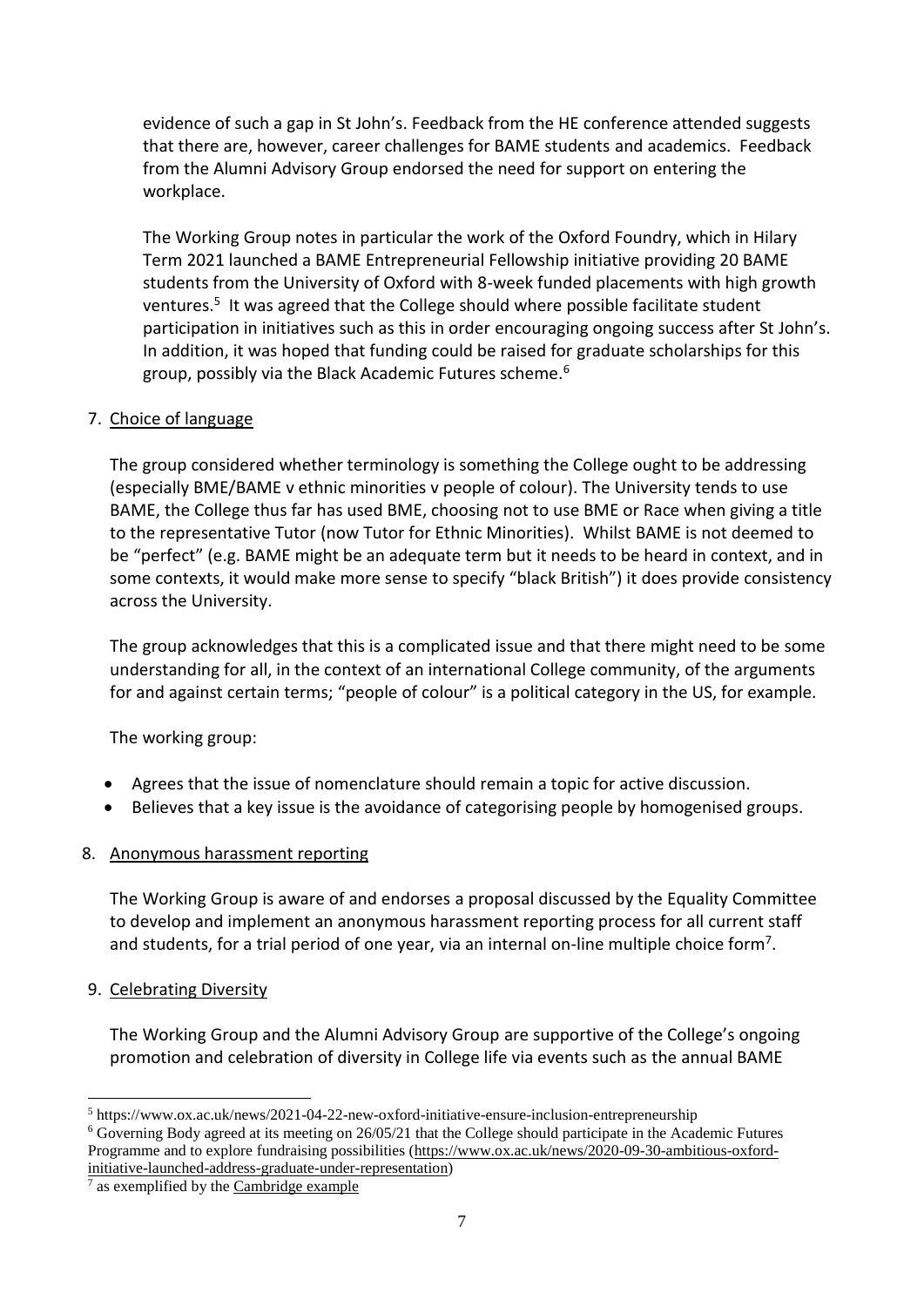Dinner, International Dinners and lecture suppers. Whilst the celebration of diversity through events such as these is important, it is equally important that the College strives to ensure that the promotion and celebration of diversity is embedded as part of the daily lived experience of students and staff.

## **III CONCLUSIONS & RECOMMENDATIONS**

- (i) Although the pandemic meant that all meetings of the REWG were conducted virtually which may have had the effect of inhibiting discussion, considerable progress was made in shaping an action plan to combat racism and to encourage and support ethnic minority students and staff at St John's.
- (ii) The Group endorses the importance of listening to concerns and ensuring that everyone at all levels of the organisation acts together to support the recruitment of students and staff from all backgrounds and to provide an environment in College in which they are able to flourish.
- (iii) The Group recommends that the President be tasked with the identification and promotion of the College's race and equality values to all members of the academic and non-academic staff.
- (iv) The Group recommends the adoption by Governing Body of an anti-racism statement (Annexe A).
- (v) The Group recommends that Governing Body agrees to the implementation of an action plan on race and equality and that a small group of interested individuals be tasked with taking forward the implementation of the plan, under the guidance of a senior member of the College acting as lead advocate<sup>8</sup>. Elements of the action plan will be incorporated into the College's PSED specific equality objectives for 2021–25.

# **IV PUBLIC SECTOR EQUALITY DUTY**

In conducting its business, the group was aware that in all of its decision making it should have due regard to equality considerations under the Public Sector Equality Duty. The group noted that there is potential for a positive impact on equality in relation to race and ethnicity. The recommended actions could have positive impacts on equality by:

- (i) eliminating harassment or victimization;
- (ii) advancing equality of opportunity between members of different racial or ethnic groups;
- (iii) fostering good relations between members of different racial or ethnic groups.

The group considered that it was unlikely that any of the recommended actions would have any negative impact on equality. The positive impacts will be achieved by:

<sup>-</sup><sup>8</sup> It is suggested that in addition to the lead advocate, membership of the group might include the Fellow for Ethnic Minorities, the Fellow for Equality, JCR and MCR Equality and Ethnic Minority reps, HR Manager, representatives from the College's Early Career Fellowship and from its non-academic staff.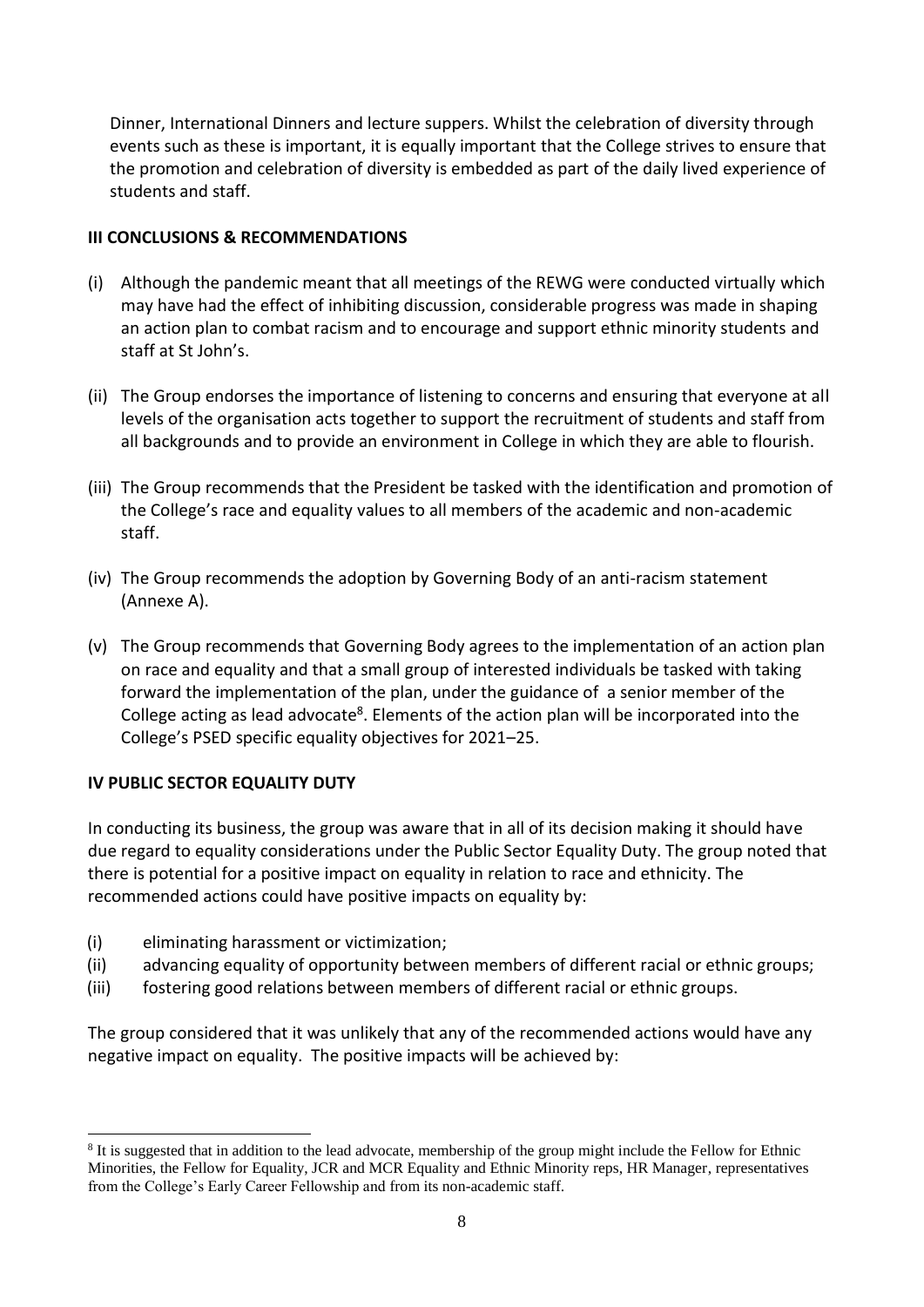| Aim under PSED                          | <b>Actions</b>          |
|-----------------------------------------|-------------------------|
| Eliminating harassment or victimisation | Detailed in action plan |
| Advancing equality of opportunity       | Detailed in action plan |
| Fostering good relations                | Detailed in action plan |

In order to ensure that the potential positive impacts are realised, a small group will be responsible for implementing the action plan under the guidance of a senior member of the College acting as lead advocate. Elements of the action plan will be incorporated into the College's PSED specific equality objectives for 2021–25.